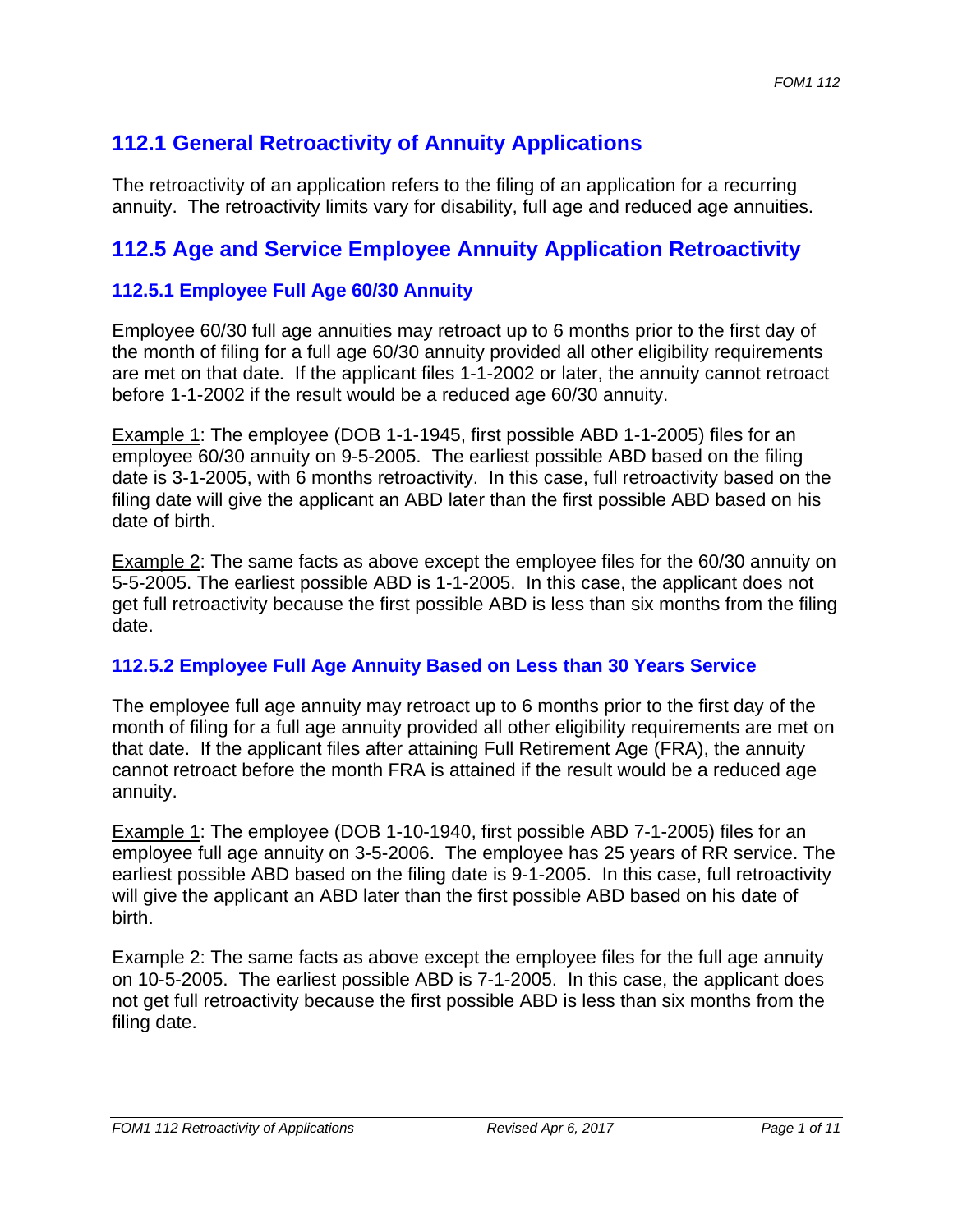# **112.5.3 Employee Reduced Annuity Based on Less than 30 Years Service**

The employee reduced age annuity cannot begin before the first day of the month in which the application is filed.

EXCEPTION: If the spouse or divorced spouse would be entitled to a retroactive spouse/divorced spouse annuity under section 2(c) of the RR Act that does not have an age reduction (i.e., spouse or divorced spouse at Full Retirement Age or spouse has a child-in-care), the employee's annuity may retroact a maximum of 6 months before the spouse or divorced spouse application is filed - provided all other employee eligibility requirements are met. It may not however, begin prior to the spouse's or divorced spouse's ABD.

Example 1: The employee only is filing on 9-5-2005 with a DLW of 3-25-2005. He is age 63 2/12 with 25 years of railroad service. The ABD cannot be before 9-1-2005.

Example 2: Same facts as example 1 except that a spouse is also filing on 9-5-2005 based on a minor child-in-care. The employee and spouse ABD can be as early as 3- 26-2005.

Once the employee's entitlement to this retroactive period had been established, the employee could receive an annuity for that period even if the spouse/divorced spouse loses entitlement for some months in that period.

For example, using the same conditions as in the preceding example, assume that the child left the spouse's care in May 2005. The spouse's annuity would be payable from 3-26-2005 through 4-30-2005. However, the employee's annuity would remain payable from 3-26-2005 on.

# **112.6 Employee Disability Annuity Application Retroactivity**

The employee disability annuity may retroact up to 12 months prior to the first day of the month of filing for a 2a(1)(IV) or 2(a)(1)(V) disability annuity, provided any required waiting period has expired and all other eligibility requirements are met on that date.

EXAMPLE: The disability onset is 5-7-1995. The application is filed 11-5-1996. The waiting period ends 10-31-1995. The ABD is 11-1-1995.

# **112.7 Spouse Annuity Application Retroactivity**

# **112.7.1 Spouse Full Age Annuity Based on Employee with at Least 30 Years Service**

The spouse full age 60/30 annuity may retroact up to 6 months prior to the first day of the month of filing, provided all other eligibility requirements are met on that date. If the spouse applicant files 1-1-2002 or later, the annuity cannot retroact before 1-1-2002 if the result would be a reduced age annuity.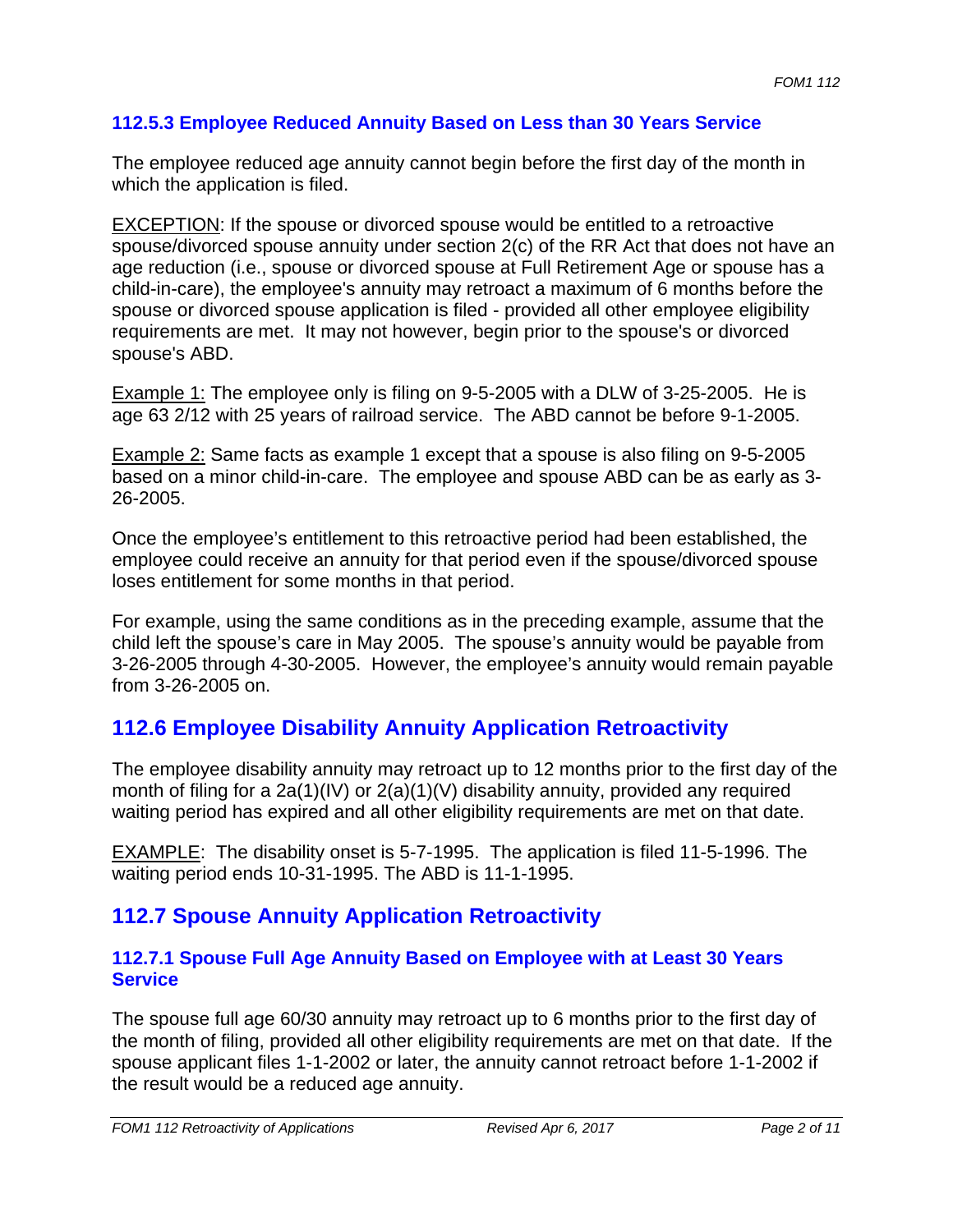Example 1: The spouse (DOB 1-10-1945, first possible ABD 2-1-2005) files for a spouse annuity on 9-5-2005. The employee has 30 years of RR service. The ABD based on the filing date is 3-1-2005. In this case, full retroactivity based on the filing date will give the applicant an ABD later than the first possible ABD based on the date of birth.

Example 2: The same facts as above except the spouse files for the annuity on 4-5- 2005. The ABD is 2-1-2005. In this case, the applicant does not get full retroactivity because the first possible ABD is less than six months from the filing date.

# **112.7.2 Spouse Full Age Annuity Based on Employee with Less than 30 Years Service**

If the employee has less than 30 years of railroad service, the spouse annuity at Full Retirement Age (FRA) may retroact up to 6 months prior to the first day of the month of filing, provided all other eligibility requirements are met on that date. If the spouse applicant files after attaining FRA, the annuity cannot retroact before the month FRA is attained if the result would be a reduced age annuity.

Example 1: The spouse (DOB 1-10-1940, first possible ABD 7-1-2005) files for a spouse annuity on 1-5-2006. The employee has 25 years of RR service. The ABD is 7- 1-2005. In this case, the applicant gets full retroactivity to the first possible ABD.

Example 2: The same facts as above except the spouse files for the annuity on 10-5- 2005. The earliest possible ABD is 7-1-2005. In this case, the applicant does not get full retroactivity because the first possible ABD is less than six months from the filing date.

# **112.7.3 Spouse Reduced Age Annuity Based on Employee with Less than 30 Years Service**

The spouse reduced age annuity cannot begin before the first day of the month in which the application is filed.

Example: The spouse files on 11-10-2005. She is age 64 1/12. The employee is age 62 and has 26 years of railroad service. The spouse ABD cannot be before 11-1-2005.

# **112.7.4 Spouse Annuity Based on Child-in-Care**

Provided all other eligibility requirements are met, the spouse annuity based on a minor or disabled "child in care" may retroact up to 6 months prior to the first of the month in which the application is filed.

# **112.7.5 Retroactivity of Spouse Annuity Can Affect Retroactivity of Employee Annuity**

The retroactivity of the spouse annuity may affect the retroactivity of the employee's annuity. This occurs when the employee is filing for a reduced age annuity and the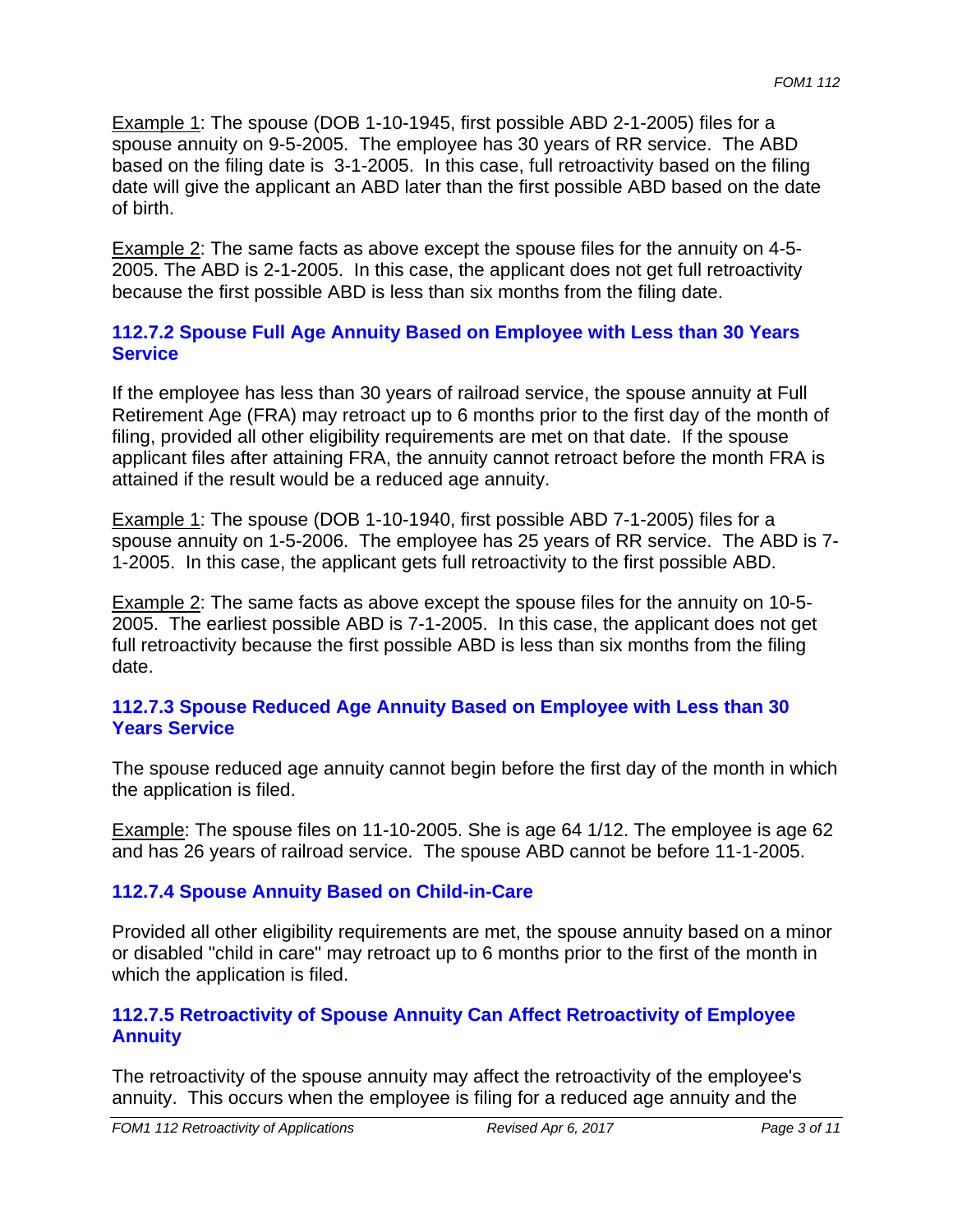spouse is entitled to a full age annuity. In such cases, the employee's annuity may retroact a maximum of 6 months before the spouse annuity application is filed provided all other employee eligibility requirements are met. It may not, however, begin prior to the spouse's ABD.

For example, an employee (age 64 with 25 years of service) and spouse with minor child-in-care both file annuity applications on August 1, 2005. The spouse's ABD was retroactive to 2-1-2005 (up to 6 months rule), because she filed for an unreduced annuity. That spouse retroactivity also made the employee's reduced age annuity retroactive to 2-1-2005.

Once the employee's entitlement to this retroactive period had been established, the employee could receive an annuity for that period even if the spouse later loses entitlement for some months in that period.

For example, using the same conditions as in the preceding example, assume that the child left the spouse's care in April 2005. The spouses annuity would be payable from 2-1-2005 through 3-31-2005. However, the employee's tier 1 would remain payable from 2-1-2005 on.

# **112.8 Retroactivity of Divorced Spouse Annuity**

# **112.8.1 General**

Provided all eligibility requirements are met, a divorced spouse annuity at Full Retirement Age (FRA) may retroact a maximum of:

- 1. Up to 12 months prior to the first day of the month of filing if the employee is a disability annuitant or has been granted a disability freeze; or
- 2. Up to 6 months prior to the first day of the month of filing if the employee does not meet the preceding conditions (employee is not a disability annuitant or has not been granted a disability freeze).

If the divorced spouse files after attaining FRA, the annuity cannot retroact before the month FRA is attained if the result would be a reduced age divorced spouse annuity.

Regardless of the type of annuity received by the employee, a reduced age divorced spouse annuity cannot begin before the first day of the month in which the application is filed.

Example: The divorced spouse files on 11-10-2005. She is age 64 1/12. The employee is age 62 and has 35 years of railroad service. The spouse ABD cannot be before 11-1- 2005.

NOTE: If the divorced spouse is filing for an annuity under the provisions of PL 109-280, see NOTE in FOM1 111.12 for determining the retroactivity of the application. Since the employee is not entitled and has not filed an application in these cases, it is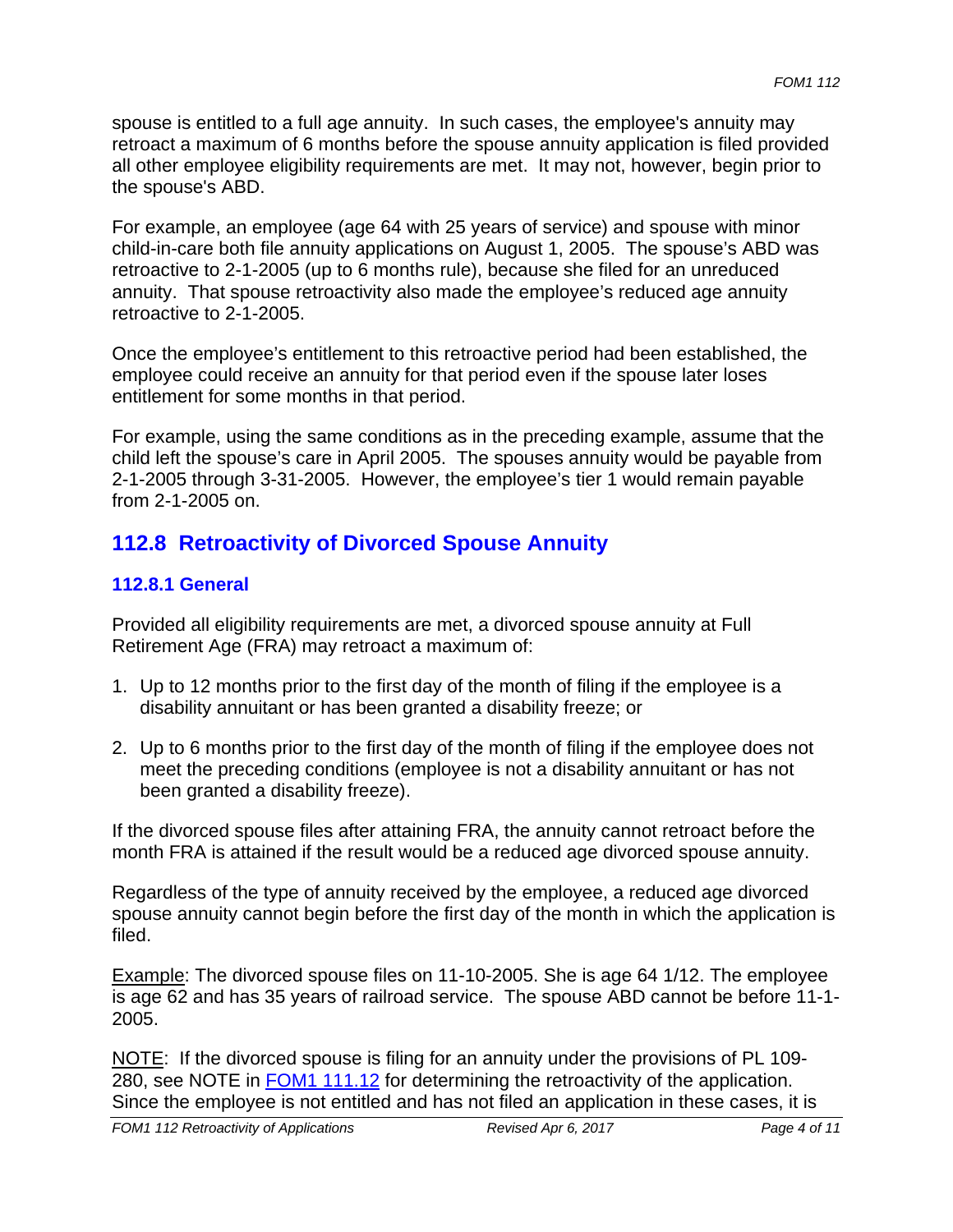not necessary to take the employee's type of annuity, ABD or date of filing into consideration. In no case can the ABD for an independently entitled divorced spouse retroact prior to August 17, 2007, the date of enactment for this law.

# **112.8.2 Retroactivity of Divorced Spouse Annuity Can Affect Retroactivity of Employee Annuity**

The retroactivity of the divorced spouse's annuity may affect the retroactivity of the employee's annuity. This occurs when the employee is filing for a reduced age annuity and the divorced spouse is entitled to a full age annuity. In such cases, the employee's annuity may retroact a maximum of 6 months before the divorced spouse application is filed provided all other employee eligibility requirements are met. It may not, however, begin prior to the divorced spouse's ABD.

# **112.9 Retroactivity of Survivor Annuity**

# **112.9.1 Spouse-to-Widow Conversions**

Spouse to widow(er) conversions are not affected by retroactivity limits, since the widow(er) is deemed to have filed an application in the month of death.

# **112.9.2 Widow(er) Annuity Based on Age**

 A Widow(er) age 60-62 may retroact up to 6 months since age reduction is not changed by the retroactivity.

The Widow(er)'s reduced age annuity at age 62 through FRA cannot begin before the first day of the month in which the application is filed.

In retirement cases, if the applicant files in the month of attainment of age 62 and the actual birthday is after the second of the month, the effective date of the annuity is the first day of the month following attainment of age 62 (first full month). In survivor cases, however, no such distinction is made; if a survivor applicant files in the month of attainment of age 62, the annuity may begin on the first of the month, regardless of the actual birthday.

The widow(er)'s annuity at Full Retirement Age (FRA) may retroact up to 6 months prior to the first day of the month of filing, provided all other eligibility requirements are met on that date. If the applicant files after attaining FRA, the annuity cannot retroact before the month FRA is attained if the result would be a reduced age annuity.

# **112.9.3 Young Mother/Father Annuity Based on Child-in-Care**

Provided all other eligibility requirements are met, the survivor annuity based on a minor or disabled "child in care" may retroact up to 6 months prior to the first of the month in which the application is filed.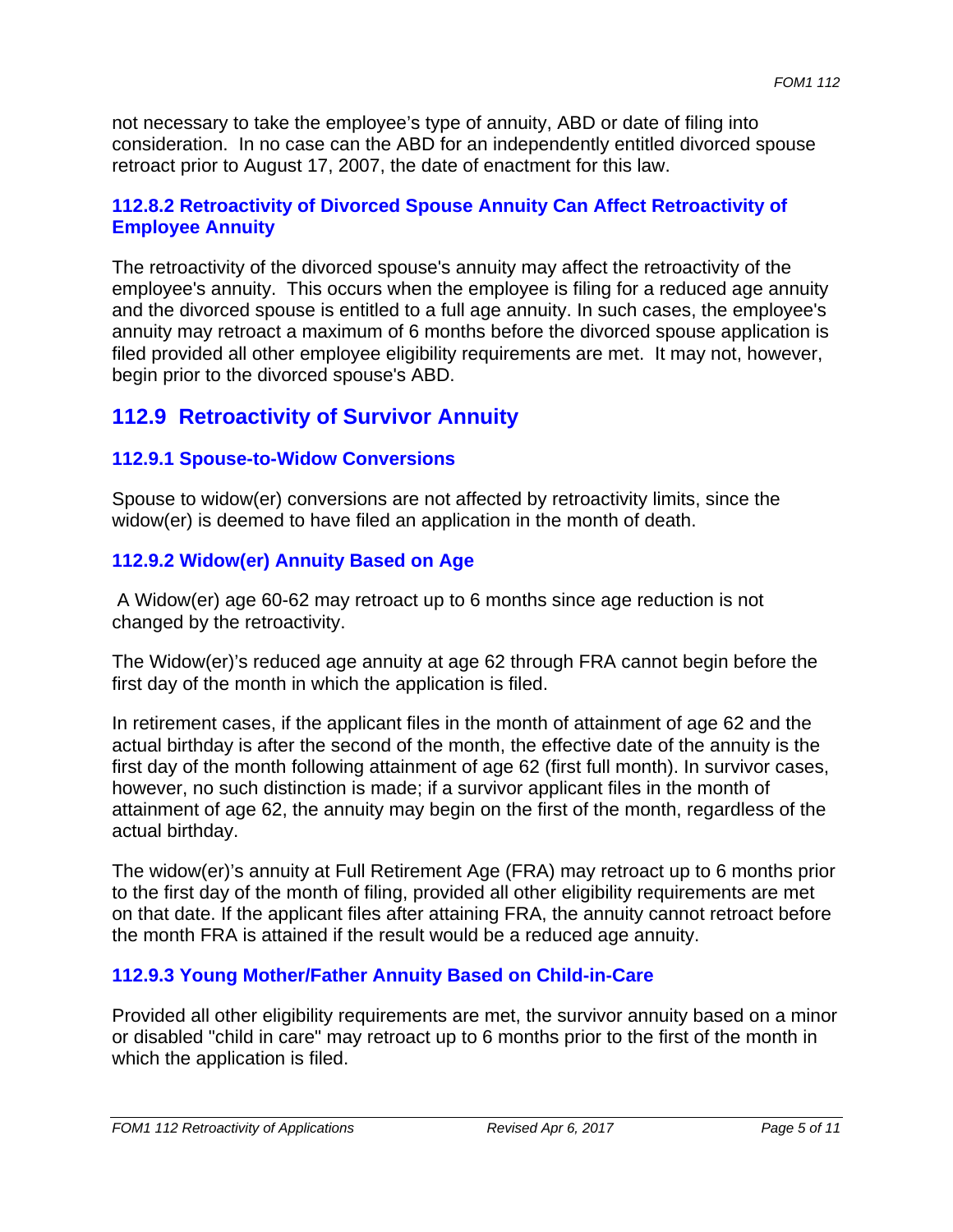# **112.9.4 Child, Student or Parent Annuity**

# **A. General**

The child, student or parent annuity may retroact up to 6 months prior to the first day of the month of filing, provided all other eligibility requirements are met on that date.

# **B. Special Retroactivity Provisions For Students**

Payments to the children will end with the month before the month that the children attained age 18 if the RRB did not receive evidence that they are full-time students. Provided the required proofs are submitted within 12 months of the month the child attained age 18, reinstate annuity payments from the month the child attained age 18.

EXAMPLE: Roger attained age 18 in 9-2006 and his child's annuity payments ended as of 8-31-2006. Roger was attending Central Catholic High School full-time but he failed to submit proof to the RRB of his status. He continued attending school full-time and filed a G-315 on 3-29-2007. Since he was in verified full-time attendance in 9-2006, the month he attained age 18, a new AA-19 application was not required to continue his entitlement. His annuity can be reinstated retroactive to 9-1-2006.

# **112.9.5 Widow(er)s or Child's Disability Annuity**

A widow(er)'s annuity based on the widow(er)'s disability can retroact up to 12 months before the month the application was filed. However, a disability annuity may not begin before the waiting period ends, i.e., the first day of the sixth month after disability onset.

A child's annuity based on the child's disability can retroact up to 6 months before the month the application was filed.

# **112.10 Retroactive Closed Period of Entitlement**

# **112.10.1 Annuities with Age Reductions**

An age-reduced annuity for a closed period of entitlement may not be paid if the application is filed 9-1-83, or later, and the retroactivity would increase the amount of the age reduction.

# **112.10.2 Retroactive Before Employee's Death**

A closed period of entitlement to a spouse annuity or divorced spouse annuity can be established after the employee annuitant's death for months before the employee's death, if an application is filed, the annuity does not have an age reduction and the eligibility requirements for the spouse annuity or divorced spouse annuity were met before the month of the employee's death.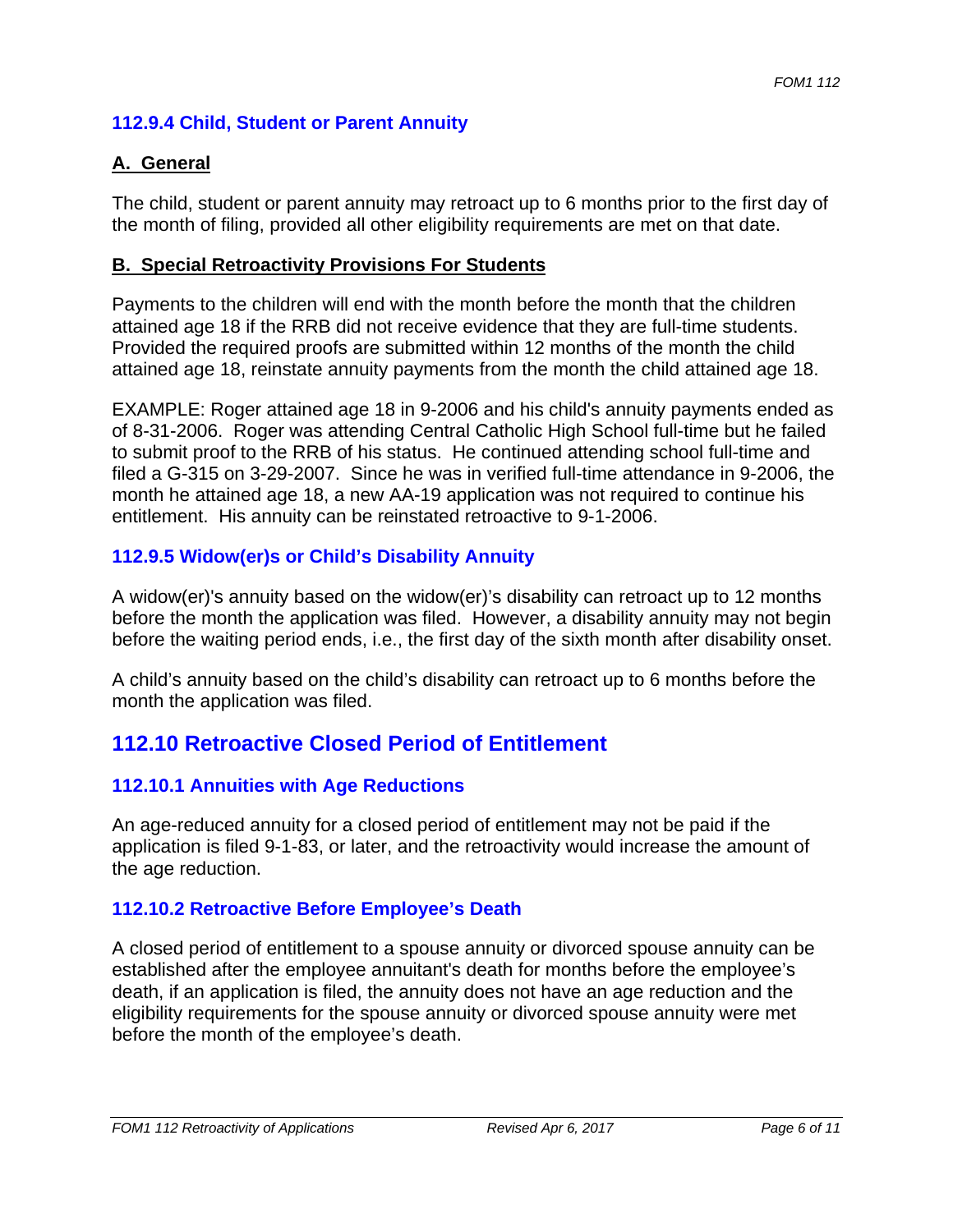# **112.10.3 Retroactive Before Divorce**

A closed period of entitlement to a spouse annuity can be established for months before the divorce of the employee annuitant and spouse if an application is filed, the spouse annuity does not have an age reduction, and the eligibility requirements for a spouse annuity were met before the month of the divorce.

# **112.10.4 Retroactive Before Remarriage**

A closed period of entitlement to a divorced spouse annuity can be established for months before the divorced spouse remarries if an application is filed, the annuity does not have an age reduction and the eligibility requirements for the divorced spouse annuity were met before the month of the remarriage.

A closed period of entitlement to a young mother/father's survivor annuity or surviving divorced mother/father annuity can be established for months before the applicant remarries if an application is filed and the eligibility requirements for the annuity were met before the month of the remarriage.

# **112.15 Legislative History 112.15.1 General**

This section contains procedure in affect before 9-1-1983 for employees with less than 30 years of railroad service and procedure in affect before 1-1-2002 for employees with at least 30 years of service.

# **112.15.2 Definition of 12 Month Retroactivity Before June 1982**

There was a slight difference in the term "12 months" in the 1937 RR Act and the 1974 RR Act.

- a) Under the 1937 RR Act, the term "12 months" meant 12 months to the day.
- b) Under the 1974 RR Act, the term "12 months" meant the first day of the month that was 12 months before the application filing date.

# **112.15.3 Legislation in June 1982 Changed Tier 1 Only (12 Months to 6 Months)**

#### **A. Employee Has a Disability Annuity or a Disability Freeze**

The 1974 RR Act employee disability annuities were not included in the legislation (June 1982) that changed the retroactivity of annuity applications from 12 months to 6 months. Also, if the employee was a disability annuitant or an age and service annuitant with a disability freeze for Medicare only, the divorced spouse full age annuities continue to retroact up to the first day of the  $12<sup>th</sup>$  month before the filing date.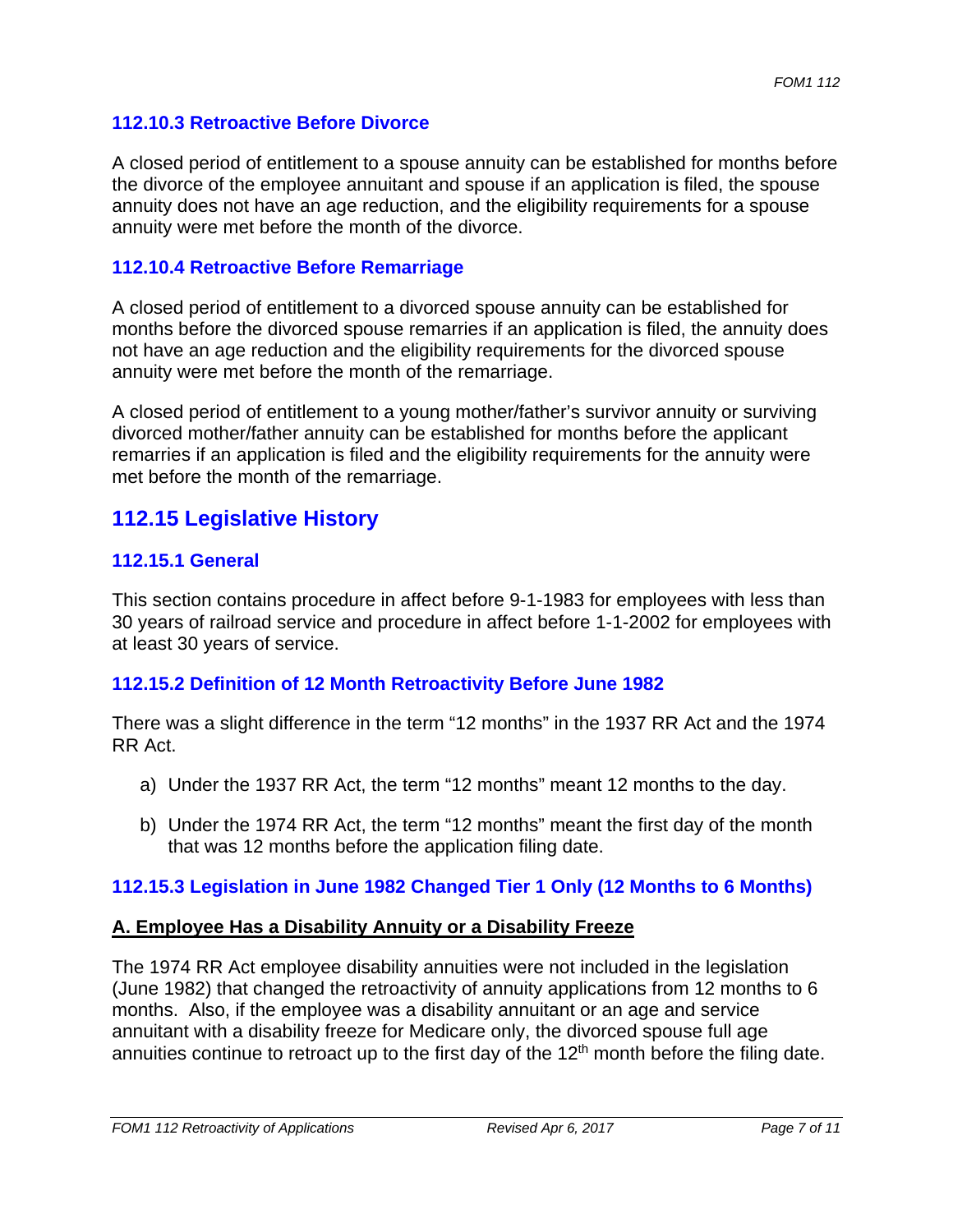Note – An employee disability freeze for Medicare only did not allow an employee 60/30 annuity or a spouse full age annuity to retroact more than 6 months before the filing date.

# **B. Different Retroactivity for Tier 1 and Tier 2 not Based on Disability**

Different retroactivity rules for Tier 1 and Tier 2 applied to applications not based on disability initially vouchered June 1, 1982, or later for applications filed before 9-1-1983.

• The Tier 1 benefit could be retroactive up to the first day of the month 6 months before the application filing date, if the retroactivity would not increase an age reduction. If the retroactivity would increase an age reduction, the Tier 1 could not begin before the first day of the month in which the application was filed.

An exception was made for cases in which the employee was entitled to a reduced Tier 1 and the spouse or divorced spouse was entitled to an unreduced Tier 1. The spouse's or divorced spouse's unreduced Tier 1 could retroact up to the first day of the 6<sup>th</sup> month before the filing date. Under this exception, the employee's reduced age Tier 1 could also retroact for the same 6 month period before the spouse/divorced spouse application filing date, provided all other eligibility requirements were met. The employee's Tier 1 effective date in these cases could never be earlier than the spouse's/divorced spouse's Tier 1 effective date or before the employee met all other eligibility requirements.

• The Tier 2 benefit could be retroactive up to the first day of the month that was 12 months before the application filing date.

# **112.15.4 1983 RR Act Conforming Amendments Changed Tier 2 (12 Months to 6 Months)**

The 1983 RR Act Conforming Amendments changed the Tier 2 retroactivity rules of applications not based on disability filed 9-1-1983 or later. This means that, effective with applications filed 9-1-1983 or later, the retroactivity rules for Tier 1 and Tier 2 were the same. The employee age and service annuity, spouse annuity, aged widow(er) annuity, parent's annuity or child's annuity could be retroactive up to the first day of the 6<sup>th</sup> month before the filing date, provided the retroactivity did not increase the amount of an age reduction. If the retroactivity would increase an age reduction, the annuity could not begin before the first day of the month in which the application was filed. See FOM-I-112.75 and FOM-I-112.82 for exceptions.

# **112.15.5 Full Age Employee and Spouse 60/30 Annuities 7-1-1984 through 12-31- 2001**

The age and service employee must have filed the employee 60/30 annuity application at attainment of age 62 or later to qualify for a full age 60/30 annuity and to qualify the spouse for a full age spouse 60/30 annuity. The employee annuity could not retroact to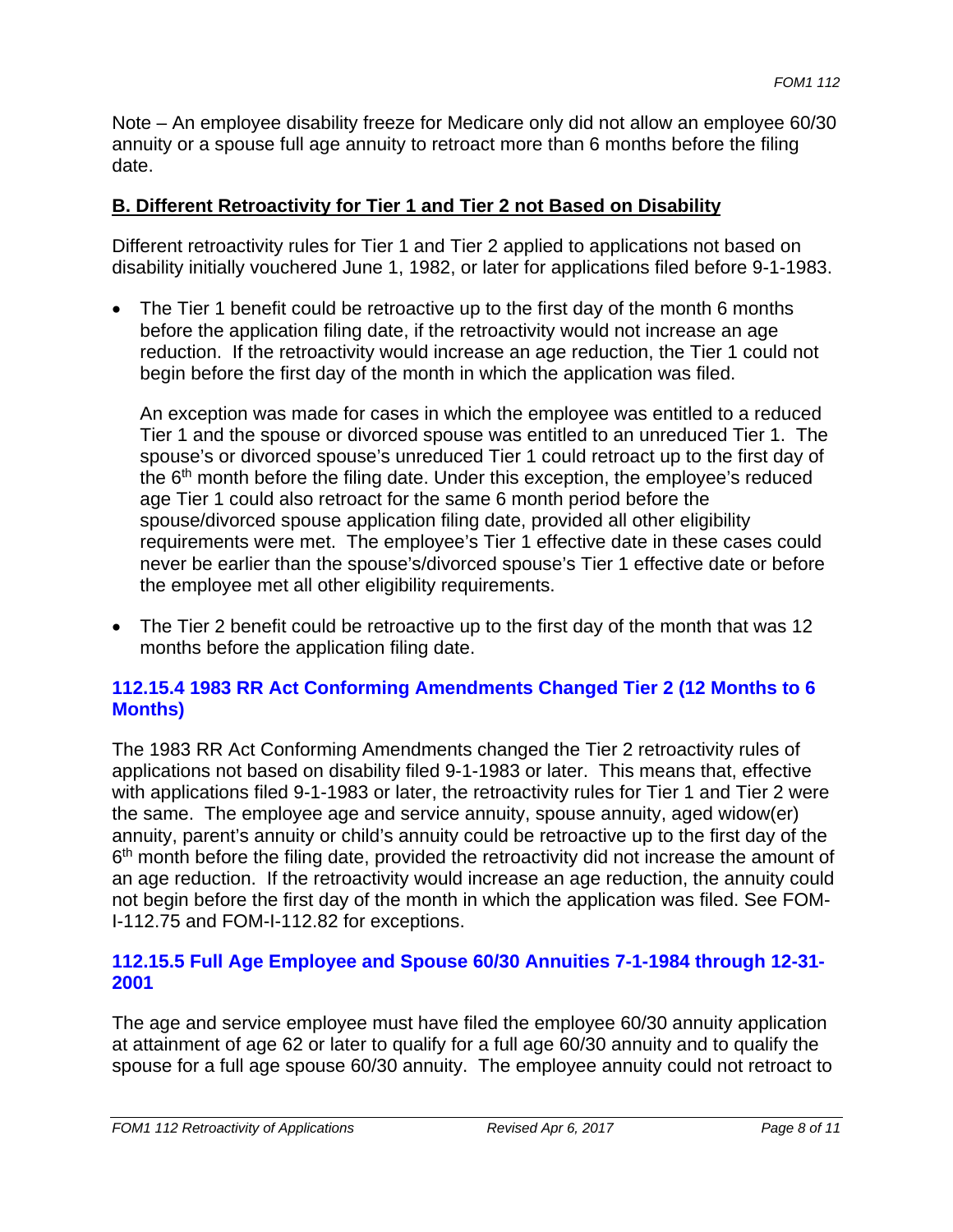a month before the employee attained age 62, because the result would have been a reduced age 60/30 annuity.

Otherwise, the employee full age 60/30 annuity retroacted up to 6 months prior to the first day of the month of filing for a full age 60/30 annuity provided all other eligibility requirements are met on that date.

The spouse full age 60/30 annuity retroacted up to 6 months prior to the first day of the month of filing for a full age 60/30 annuity provided all other eligibility requirements are met on that date.

# **112.15.6 Reduced Age Employee and Spouse 60/30 Annuities 7-1-1984 through 12-31-2001**

If the age and service employee filed the employee 60/30 annuity application before attainment of age 62, both the employee and spouse were subject to the rules for reduced age 60/30 annuities. Applicants were not entitled to an ABD before the month is which the application was filed if an earlier ABD would have resulted in a greater recurring annuity age reduction.

# **A. Employee Age Reduction Always Stays the Same**

Since the employee always filed before age 62 for this annuity type, the employee age reduction was always based on deemed age 62. Therefore, beginning the annuity in a month before the month in which the employee annuity application was filed did not result in a greater recurring employee annuity age reduction. The employee annuity retroacted up to 6 months prior to the first day of the month of filing provided all other eligibility requirements were met.

#### **B. Spouse Age Reduction Increase**

The spouse age reduction was based on the spouse's actual age if:

- the age and service employee's ABD was before the employee attained age 62; and,
- the employee was age 62 or older on the spouse filing date; and,
- the spouse was at least age 62 but less than Full Retirement Age on the spouse filing date.

The spouse reduced age 60/30 annuity could not have begun before the first day of the month in which the spouse annuity application was filed, because beginning the spouse annuity in an earlier month would have resulted in a greater recurring spouse annuity age reduction.